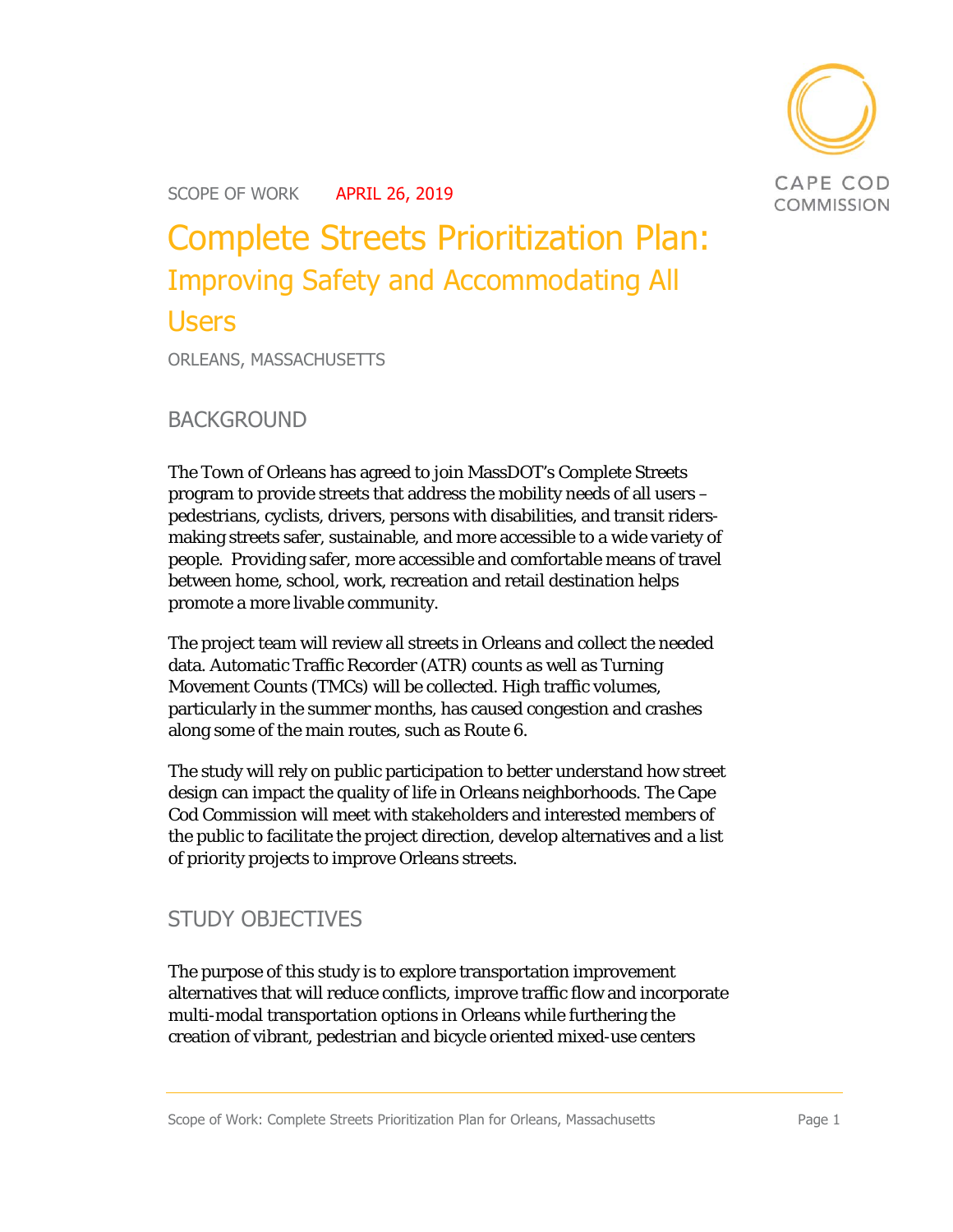

throughout the town. The safe accommodation of pedestrians and bicycles has been previously identified by the Cape Cod Commission as critical to achieving the goals of the town to create nodes of mixed-use development.

 The study aims to establish a preferred roadway redesign which addresses multi-modal transportation improvements, including pedestrian and bicycle connectivity. The study will make recommendations for roadway changes that accommodate projected traffic volumes while accommodating all users of the roadway. This evaluation of preferred alternatives will result in a Prioritization Plan for the Town of Orleans.

# TASK 1: PROJECT INITIATION

The Cape Cod Commission will conduct an initial site(s) visit and kickoff meeting for the project with the DPW Director and invited participants.

The Cape Cod Commission will gather information regarding previous ATR counts and TMCs within the study area. The kickoff meeting will also be held to record ideas and input. During this meeting the Cape Cod Commission staff will determine stakeholders, agencies, and organizations to contact, to set strategies for working with the community, and to assist in preparing the public involvement portion of the project.

Deliverables

Electronic copies of meeting notes

# TASK 1A: DATA COLLECTION/MAPPING

The Cape Cod Commission will inventory existing ATR counts and TMCs in Orleans and analyze these patterns. The MassDOT Project Intake Tool (MAPIT) will be used for data collection and mapping. Additionally, existing studies from local and regional planning initiatives will be reviewed. The inventory and analysis will include the following:

- Roadway congestion
- Parking availability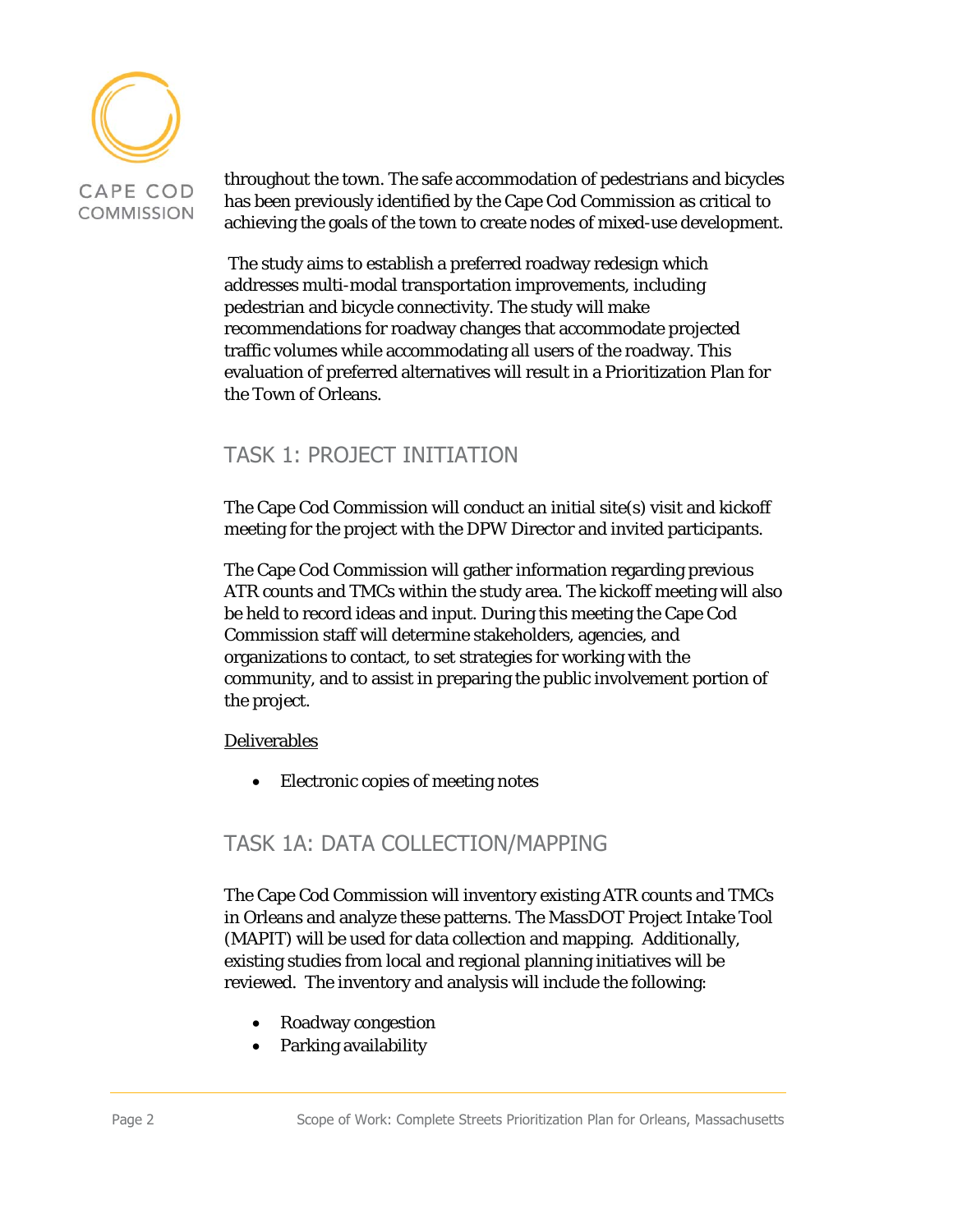

- Existing Right-of-Way (ROW) issues
- Pavement and markings conditions
- Bicycle/pedestrian usage
- Capital investment plans
- Network gap analyses (bicycle, pedestrian & transit)
- Roadway maintenance plans
- Pavement management systems
- Private development projects
- ADA assessments
- Bicycle & pedestrian assessments
- Roadway safety audits

#### Deliverables

- Inventory of existing roadways and facilities
- Maps of existing roadways and facilities
- Summary of existing plans and related studies

### TASK 1B: ON-SITE RECONNAISSANCE

The Cape Cod Commission will visit the existing facilities in Orleans while evaluating and photographing ground-level conditions.

### TASK 2: PUBLIC INFORMATIONAL MEETING

The Cape Cod Commission will conduct a public informational meeting. The Commission staff will provide meeting materials, including sign-in sheets, and comment forms. Cape Cod Commission staff representatives at the meeting will include at least two key personnel knowledgeable of the project. The Town of Orleans will secure the locations, dates, times, and advertising for the meetings.

#### Deliverables

 Cape Cod Commission staff will provide a draft and final meeting summary of all comments received

# TASK 2A: OPPORTUNITIES AND CONSTRAINTS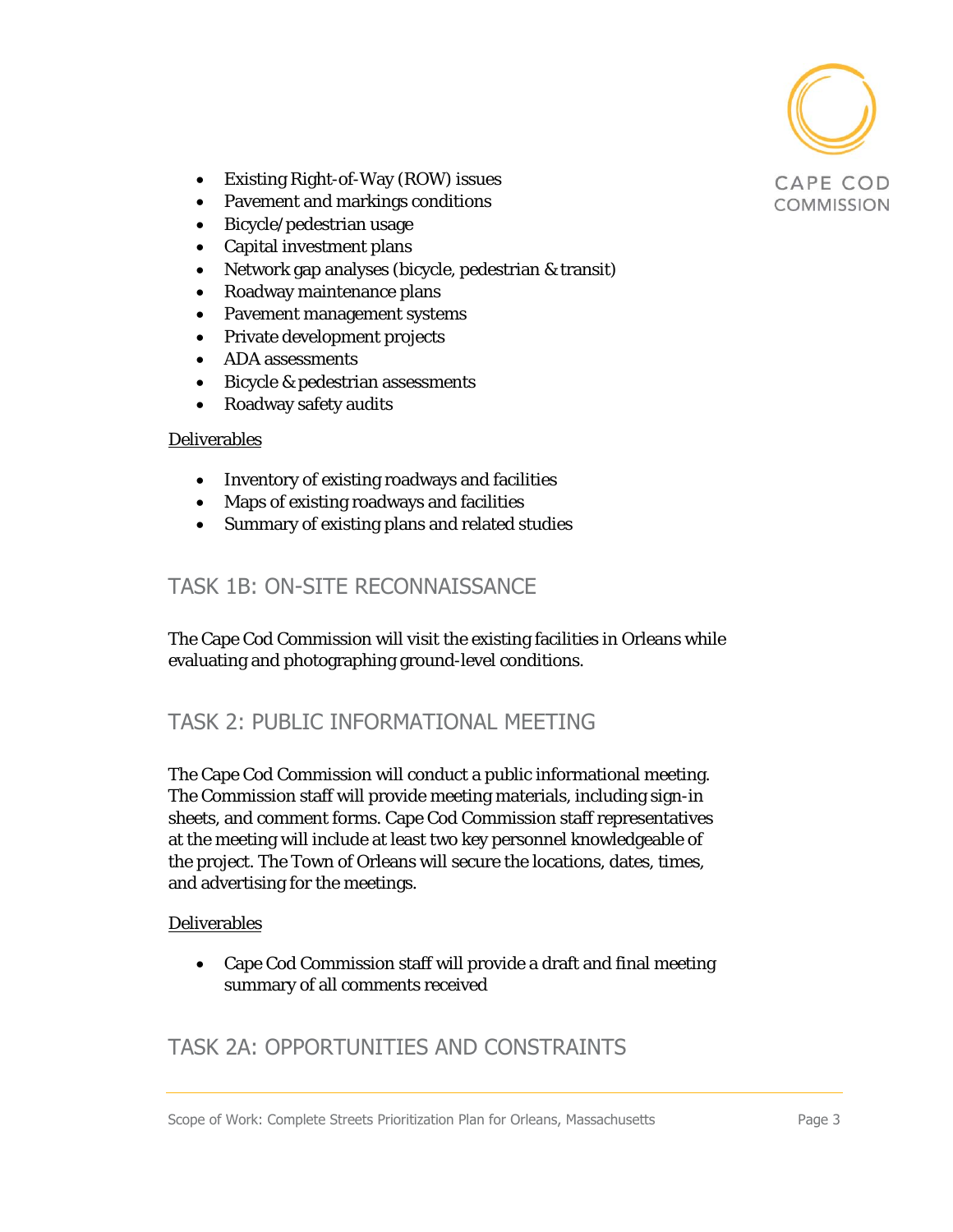

As part of a public kickoff meeting, develop opportunities and constraints throughout Orleans and identify areas for detailed study.

## TASK 3: CONCEPTUAL DESIGN

Develop conceptual design plans that demonstrate Complete Streets initiatives. Cape Cod Commission will meet with stakeholders and review data to determine areas of major concern and identify potential solutions for these areas.

#### Deliverables

• Conceptual design plans

# TASK 4: TECHNICAL REVIEW

Peer review conceptual designs by other CCC transportation/planning staff and incorporate revisions for final presentation and public participation meeting.

# TASK 5: PUBLIC PARTICIPATION

Cape Cod Commission will hold a public participation meeting to showcase the conceptual design plans and receive feedback from citizens.

#### Deliverables

 Cape Cod Commission staff will provide a draft and final meeting summary of all comments received

### TASK 6: FINAL REPORT AND PRIORITIZATION PLAN

A Final Report and Prioritization Plan will be developed to identify projects (crosswalks, shoulder work, pedestrian signals, sharrows, etc.) that incorporate Complete Streets elements, then each project will be ranked based on their ability to address defined issues/needs. It is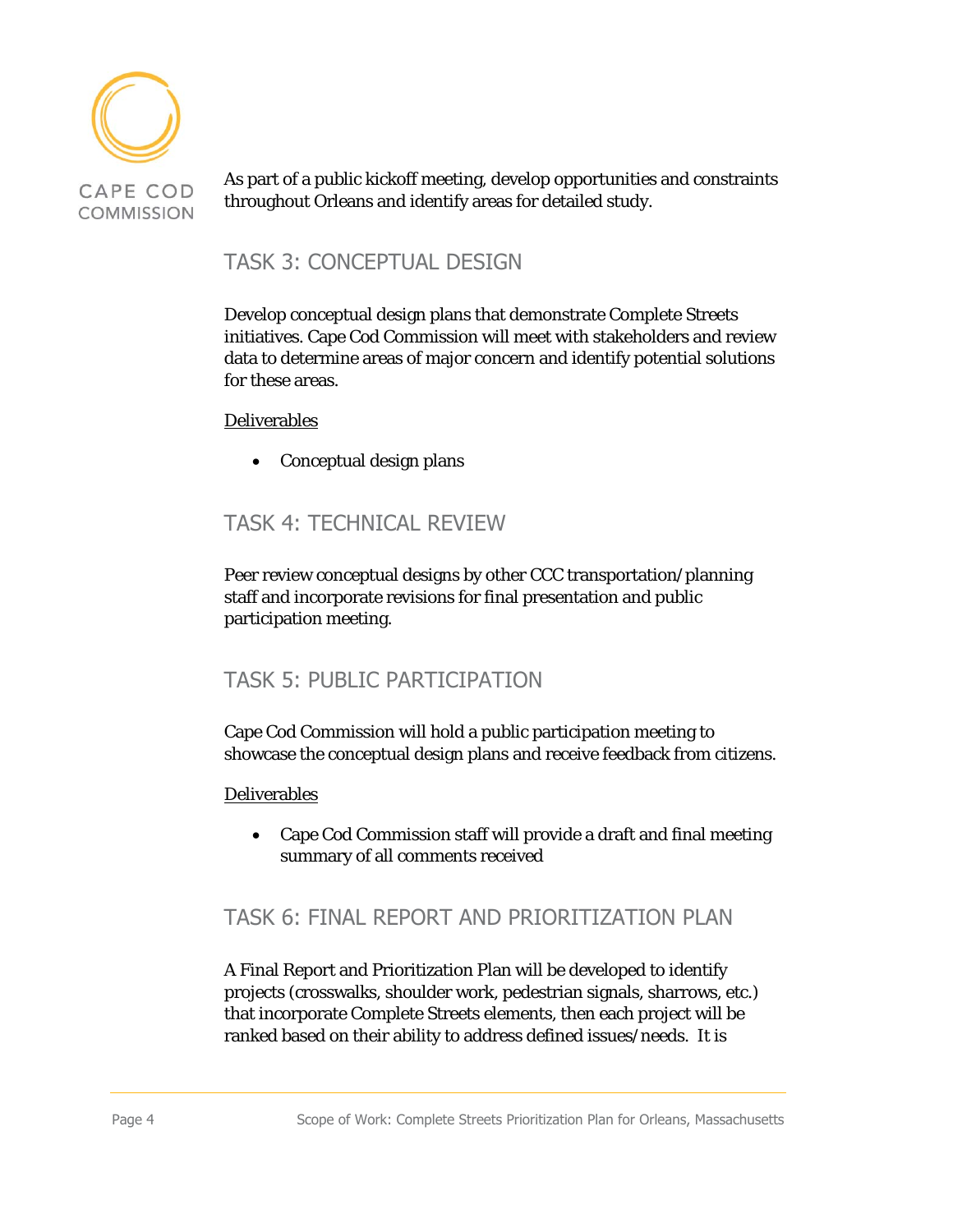

expected that MassDOT review will require at least one revision to the plan. A minimum of 15 potential projects will be included, intended to focus on the following needs:

- Safety: Addresses high crash locations, reduces vehicular speeds, etc.
- ADA accessibility: wheelchair ramps added, etc.
- Pedestrian safety or mobility: New/improved crosswalks, sidewalks/paths, pedestrian signals, etc.
- Bicycle safety or mobility: New bike lanes, wider shoulders, signal accommodation, bicycle parking, etc.
- Transit operations and access: Enhanced stop amenities, queue jump lanes, stop consolidation, etc.
- Vehicular operations
- Freight operations

The Prioritization Plan will include:

- Preparation of preliminary project estimates to assist with programming construction funds
- Preparation of estimated construction duration/schedules to assist with identifying projects that can meet fiscal year deadlines

#### Deliverables

- Final Report
- Prioritization Plan

#### BUDGET

Cost to provide services outlined in this scope of work: \$25,000

This project is funded through the MassDOT Complete Streets Program. The Cape Cod Commission will assist in the preparation of state contracting documents. Contracting documents and the final prioritization plan will be submitted to MassDOT by Town staff.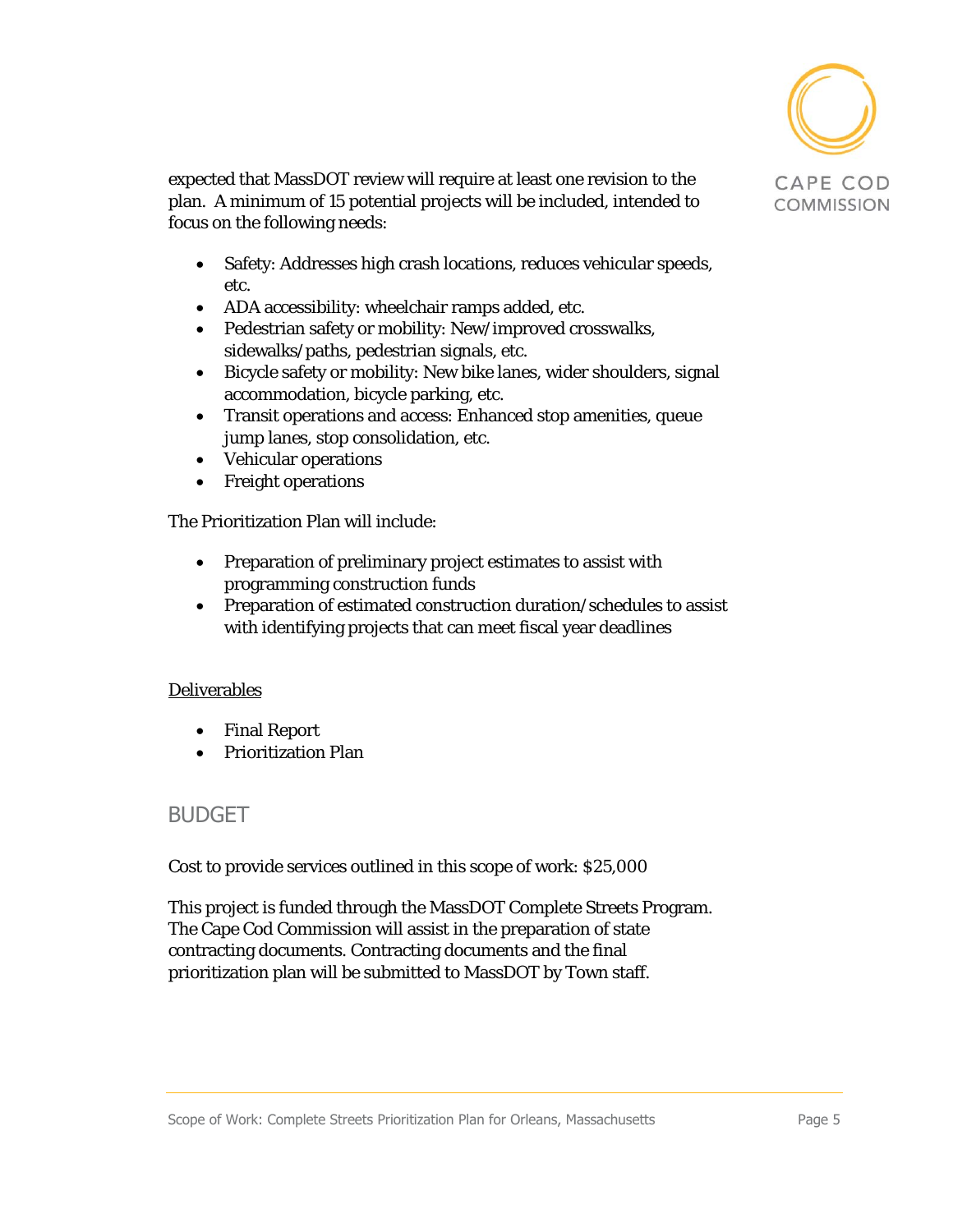

# DESIRED TIMELINE 2019-2020

|                                     | Aug. | Sep. | Oct. | Nov. | Dec. | Jan. | Feb. | Mar. | Apr. | May  | Jun. | Jul. |
|-------------------------------------|------|------|------|------|------|------|------|------|------|------|------|------|
| <b>Tasks</b>                        | 2019 | 2019 | 2019 | 2019 | 2020 | 2020 | 2020 | 2020 | 2020 | 2020 | 2020 | 2020 |
| <b>Task 1: Project Initiation</b>   |      |      |      |      |      |      |      |      |      |      |      |      |
| Task 1a: Data                       |      |      |      |      |      |      |      |      |      |      |      |      |
| <b>Collection/Mapping</b>           |      |      |      |      |      |      |      |      |      |      |      |      |
| Task 1b: On-Site                    |      |      |      |      |      |      |      |      |      |      |      |      |
| Reconnaissance                      |      |      |      |      |      |      |      |      |      |      |      |      |
| Task 2: Public                      |      |      |      |      |      |      |      |      |      |      |      |      |
| <b>Informational Meeting</b>        |      |      |      |      |      |      |      |      |      |      |      |      |
| Task 2a: Opportunities and          |      |      |      |      |      |      |      |      |      |      |      |      |
| Constraints                         |      |      |      |      |      |      |      |      |      |      |      |      |
| Task 3: Conceptual                  |      |      |      |      |      |      |      |      |      |      |      |      |
| Design(s)                           |      |      |      |      |      |      |      |      |      |      |      |      |
| <b>Task 4: Technical Review</b>     |      |      |      |      |      |      |      |      |      |      |      |      |
| <b>Task 5: Public Participation</b> |      |      |      |      |      |      |      |      |      |      |      |      |
| Task 6: Final Report and            |      |      |      |      |      |      |      |      |      |      |      |      |
| Prioritization Plan,                |      |      |      |      |      |      |      |      |      |      |      |      |
| <b>MassDOT Review &amp;</b>         |      |      |      |      |      |      |      |      |      |      |      |      |
| <b>Revisions as Needed</b>          |      |      |      |      |      |      |      |      |      |      |      |      |

# CCC STAFF CONTACTS

Steven Tupper, Transportation Program Manager

Anne Reynolds, GIS Director

Lev Malakhoff, Senior Transportation Engineer

Colleen Medeiros, Transportation Engineer

Dave Nolan, Transportation Planner

Martha Hevenor, Planner/Bicycle & Pedestrian Coordinator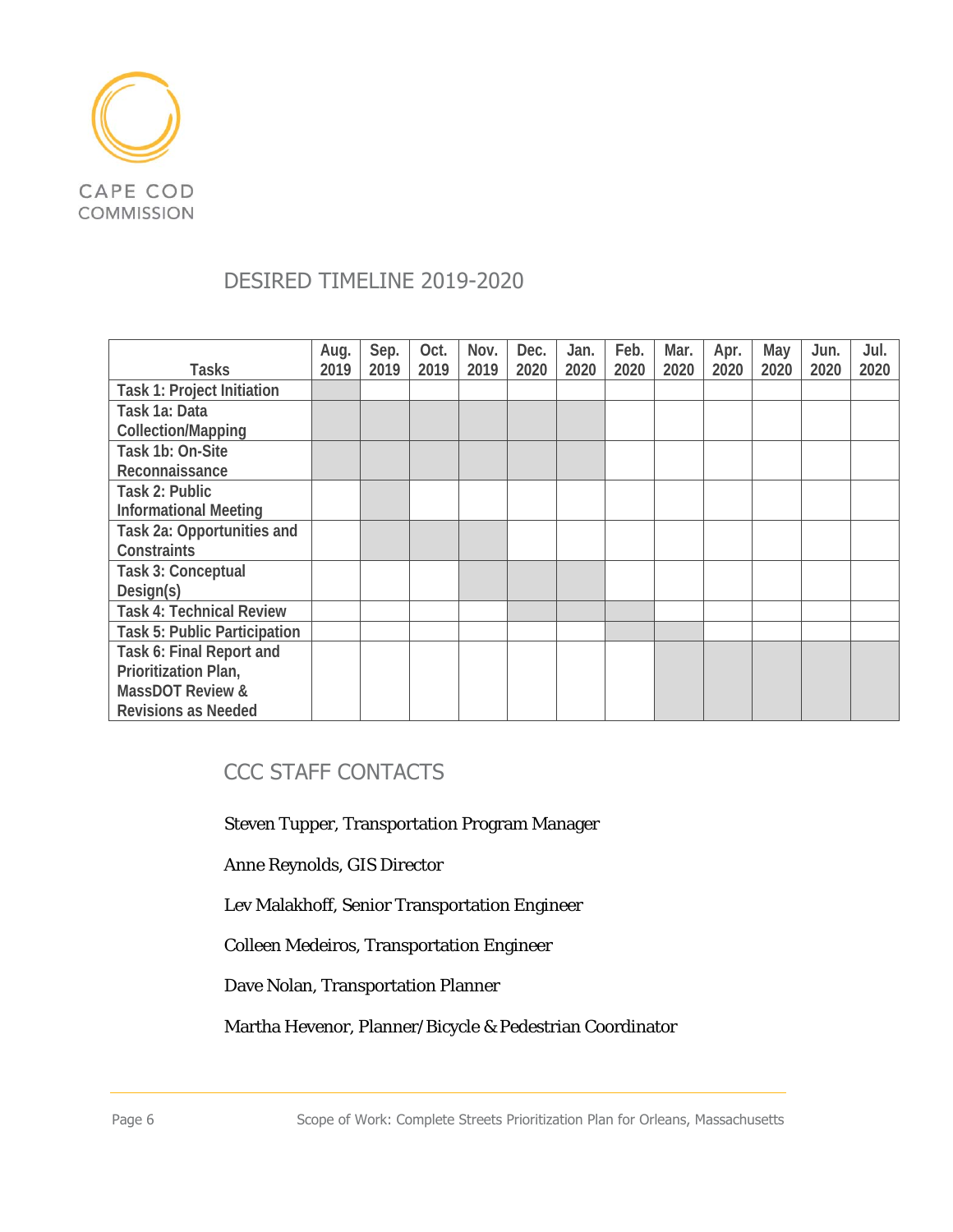

Chloe Schaefer, Community Design Planner

Madden Bremer, GIS Analyst

Scope of Work: Complete Streets Prioritization Plan for Orleans, Massachusetts Page 7